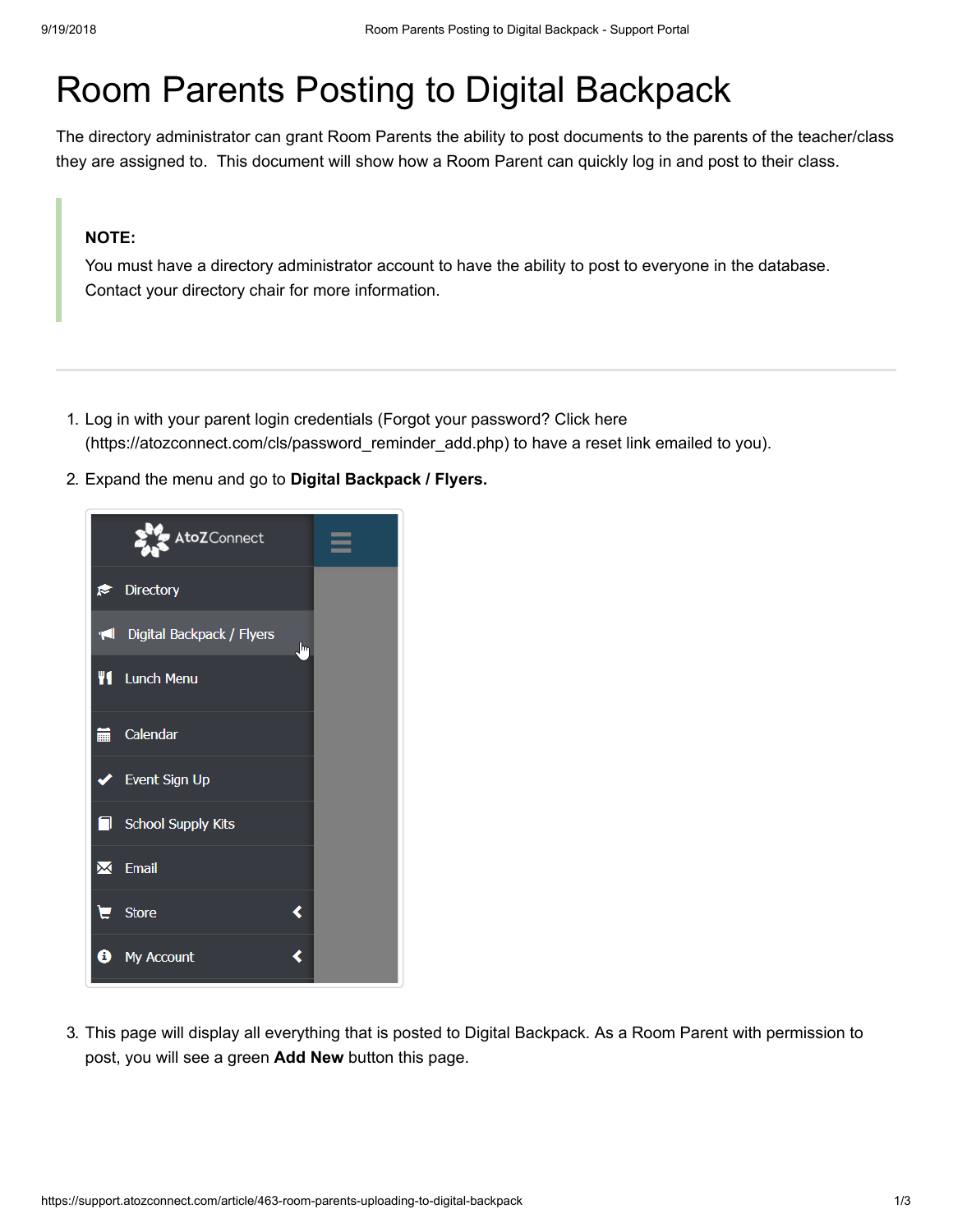| Add new<br>Delete                                                                                                                                                                                                                                                                                                                                                                                                                                                                                                                                                                                                                                                                                                                                                                                                                                                                                                                                                                                                                                                                                                                                                                                                                                                                                                                                                                                                                                                                                                                                                                                                                                                                                                                                                                                                                                                                                                                                                                                                                                                                                                                                                                                                                                                                                                                                                                                                                                                                                                                       |
|-----------------------------------------------------------------------------------------------------------------------------------------------------------------------------------------------------------------------------------------------------------------------------------------------------------------------------------------------------------------------------------------------------------------------------------------------------------------------------------------------------------------------------------------------------------------------------------------------------------------------------------------------------------------------------------------------------------------------------------------------------------------------------------------------------------------------------------------------------------------------------------------------------------------------------------------------------------------------------------------------------------------------------------------------------------------------------------------------------------------------------------------------------------------------------------------------------------------------------------------------------------------------------------------------------------------------------------------------------------------------------------------------------------------------------------------------------------------------------------------------------------------------------------------------------------------------------------------------------------------------------------------------------------------------------------------------------------------------------------------------------------------------------------------------------------------------------------------------------------------------------------------------------------------------------------------------------------------------------------------------------------------------------------------------------------------------------------------------------------------------------------------------------------------------------------------------------------------------------------------------------------------------------------------------------------------------------------------------------------------------------------------------------------------------------------------------------------------------------------------------------------------------------------------|
| All                                                                                                                                                                                                                                                                                                                                                                                                                                                                                                                                                                                                                                                                                                                                                                                                                                                                                                                                                                                                                                                                                                                                                                                                                                                                                                                                                                                                                                                                                                                                                                                                                                                                                                                                                                                                                                                                                                                                                                                                                                                                                                                                                                                                                                                                                                                                                                                                                                                                                                                                     |
| search                                                                                                                                                                                                                                                                                                                                                                                                                                                                                                                                                                                                                                                                                                                                                                                                                                                                                                                                                                                                                                                                                                                                                                                                                                                                                                                                                                                                                                                                                                                                                                                                                                                                                                                                                                                                                                                                                                                                                                                                                                                                                                                                                                                                                                                                                                                                                                                                                                                                                                                                  |
|                                                                                                                                                                                                                                                                                                                                                                                                                                                                                                                                                                                                                                                                                                                                                                                                                                                                                                                                                                                                                                                                                                                                                                                                                                                                                                                                                                                                                                                                                                                                                                                                                                                                                                                                                                                                                                                                                                                                                                                                                                                                                                                                                                                                                                                                                                                                                                                                                                                                                                                                         |
| <b>School Form</b><br>View<br>By: Ashby Crutchfield on 05-08-18<br>$\underbrace{\text{Unif}_\mathcal{M}(\mathcal{C})}_{\text{inif}_\mathcal{M}(\mathcal{C})} \quad \text{Inif}_\mathcal{M}(\mathcal{C}) \text{ Horspace of } \mathcal{C} \text{ for } \mathcal{C} \text{ for } \mathcal{C} \text{ and } \mathcal{C} \text{ for } \mathcal{C} \text{ for } \mathcal{C} \text{ for } \mathcal{C} \text{ for } \mathcal{C} \text{ for } \mathcal{C} \text{ for } \mathcal{C} \text{ for } \mathcal{C} \text{ for } \mathcal{C} \text{ for } \mathcal{C} \text{ for } \mathcal{C} \text$<br><b>Automotive Service Contact</b><br>ENSIN'S WAS CITY, CARDS TRANSPORTED A MODERN ASSOCIATED<br><b>Below homestyle experience and product and the company of the angle in the company of the company of the company</b><br>$\mathbb{Z}^n$ films and $\mathbb{Z}^n$ is the condition of the films of the conditions of $\mathbb{Z}^n$<br>$\begin{tabular}{ll} $\mathsf{supp}(\mathsf{a})$ & $\mathsf{supp}(\mathsf{a})$ & $\mathsf{supp}(\mathsf{a})$ & $\mathsf{supp}(\mathsf{a})$ & $\mathsf{supp}(\mathsf{a})$ & $\mathsf{supp}(\mathsf{a})$\\ \hline \mathsf{supp}(\mathsf{a})$ & $\mathsf{supp}(\mathsf{a})$ & $\mathsf{supp}(\mathsf{a})$ & $\mathsf{supp}(\mathsf{a})$ & $\mathsf{supp}(\mathsf{a})$ & $\mathsf{supp}(\mathsf{a})$ & $\mathsf{supp}(\mathsf{a})$ & $\mathsf{supp}(\mathsf{a})$$<br>$\begin{tabular}{l c c c c c} \hline $w$ & $b\bar{w}$ & $b\bar{w}$ \\ \hline we compute the\nw$ & $b\bar{w}$ & $b\bar{w}$ \\ \hline we compute the\nw$ & $b\bar{w}$ & $b\bar{w}$ \\ \hline \end{tabular}\label{eq:3.1} \text{mod} \, \tau \, \text{mod} \, \text{mod} \, \text{mod} \, \text{mod} \, \text{mod} \, \text{mod} \, \text{mod} \, \text{mod} \, \text{mod} \, \text{mod} \, \text{mod} \, \text{mod} \, \text{mod} \, \text{mod} \, \text{mod} \, \text{mod} \, \text{mod} \, \text{mod} \, \text{mod} \, \text{mod} \, \text{mod} \, \text{mod} \, \text{mod} \, \text{mod} \, \text{mod} \, \text{mod} \, \text{mod} \, \text{mod} \, \text{modT\label{eq:constr} \frac{1}{\sqrt{2\pi\sigma^2\sigma^2}}\sim\frac{1}{\sqrt{2\pi\sigma^2\sigma^2}}\sim\frac{1}{\sqrt{2\pi\sigma^2\sigma^2}}\sim\frac{1}{\sqrt{2\pi\sigma^2\sigma^2}}\sim\frac{1}{\sqrt{2\pi\sigma^2\sigma^2\sigma^2}}\sim\frac{1}{\sqrt{2\pi\sigma^2\sigma^2\sigma^2}}\sim\frac{1}{\sqrt{2\pi\sigma^2\sigma^2\sigma^2}}\sim\frac{1}{\sqrt{2\pi\sigma^2\sigma^2\sigma^2\sigma^2\sigma^2\sigma^2\sigma^2\sigma^2\sigma^Barne(2 pages)School Administration$ |

- 4. Click on **Add New** to post to Digital Backpack.
- 5. Complete the required fields to successfully post to Digital Backpack.
	- a. **Document Title** Name your document.
	- b. **Posting Options**  Select when this post should be available.
		- **Do not Post Draft Only Post will be saved as draft and only visible when this field is updated.**
		- **Post Immediately** Post will be available to view once post is saved.
		- **Post of Specific Start Date** Post will be not be available for view until the start specified.
	- c. **Files** Drag and drop or click on **Choose File** to upload a document from your computer.
	- d. **Links**  Add a 1st, 2nd and 3rd button to your document that will link to a URL of choice.

| Links <sup>2</sup>    |                                                           |
|-----------------------|-----------------------------------------------------------|
| <b>1st Button</b>     | <b>Click To View</b><br>▼                                 |
| <b>1st Button URL</b> | https://atozconnect.com                                   |
| 2nd Button            | Please select                                             |
| 3rd Button            | <b>Please select</b><br>Donate<br>Register<br><b>RSVP</b> |